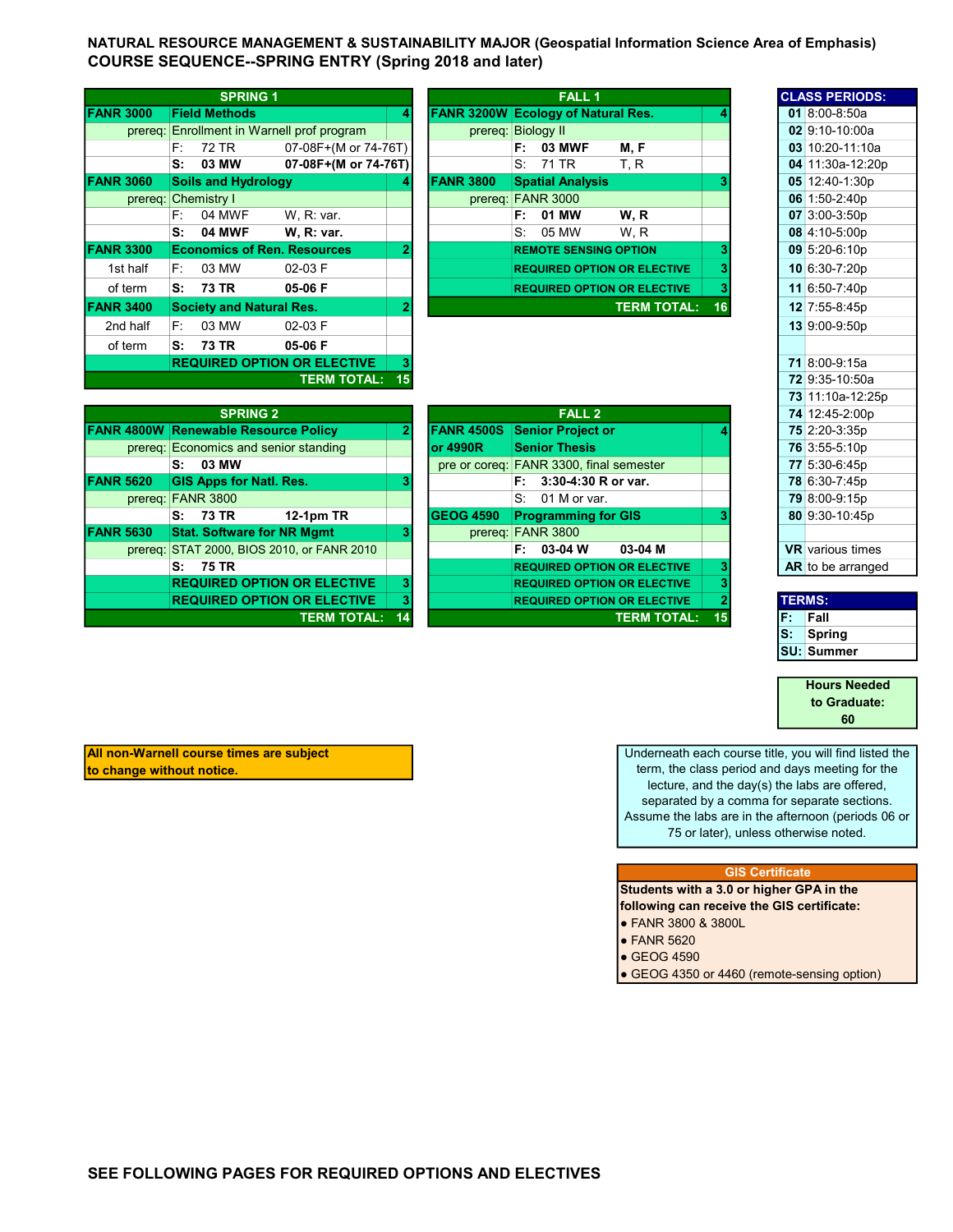## NATURAL RESOURCE MANAGEMENT & SUSTAINABILITY MAJOR (Geospatial Information Science Area of Emphasis) COURSE SEQUENCE--SPRING ENTRY (continued) COURSE SEQUENCE-SPRING ENTRY (continued)

## **OPTIONS & ELECTIVES:**

|                  | <b>REMOTE SENSING OPTION</b>            |                |                   | <b>Geospatial Electives (10 hrs)</b>   |   | 03 10:20-11:10a         |
|------------------|-----------------------------------------|----------------|-------------------|----------------------------------------|---|-------------------------|
| <b>GEOG 4350</b> | <b>Remote Sensing of Envir.</b>         | 31             | <b>ATSC 4140</b>  | <b>Satellite Meteorol. &amp; Clim.</b> |   | 04 11:30a-12:20p        |
|                  | prereq: FANR 3800                       |                |                   | prereq: $GEOG$ 1111 or 1112            |   | 05 12:40-1:30p          |
|                  | 72 T<br>72 R<br>F: I                    |                | <b>CBIO 4835</b>  | <b>Computational Biology</b>           |   | 06 1:50-2:40p           |
| <b>GEOG 4460</b> | <b>Field Methods in Remote Sens.</b>    | 3              | prereq: none      |                                        |   | 07 3:00-3:50p           |
|                  | prereq: FANR 3800                       |                | <b>CRSS 4050</b>  | Impr Nutr & Energ Eff w/GIS            |   | 08 4:10-5:00p           |
|                  | 06-08 M<br>F:                           |                |                   | pre or coreq: APTC(CRSS) 3030          |   | 09 5:20-6:10p           |
|                  |                                         |                | <b>EDES 4270</b>  | <b>Envir Design Uses of GIS</b>        |   | 10 6:30-7:20p           |
|                  | <b>COMPUTER PROGRAMMING OPTION</b>      |                |                   | prereq: EDES 3230                      |   | 11 6:50-7:40p           |
| <b>CSCI 1301</b> | <b>Intro to Computing</b>               | 4              | <b>EDES 4280E</b> | <b>Envir Design Uses of GIS</b>        |   | 12 7:55-8:45p           |
|                  | prereq: Precalculus                     |                |                   | prereq: EDES 3230                      |   | 13 9:00-9:50p           |
|                  | 72, 73, 74, or 75 TR*<br>F:             |                | <b>ENGR 3120</b>  | <b>Spatial Data Analysis</b>           |   |                         |
|                  | S:<br>72, 73, 74, or 75 TR*             |                |                   | prereg: MATH 2500 and ENGR 1120        |   | 71 8:00-9:15a           |
|                  | SU: also offered                        |                | <b>ENGR 5930</b>  | GPS w/ Eng. & GIS Apps.                |   | 72 9:35-10:50a          |
|                  | Amany labs are offered at various times |                |                   | prereq: ENGR 1120 or GEOG 4370         |   | 73 11:10a-12:25p        |
| <b>CSCI 1360</b> | <b>Informatics &amp; Data Analytics</b> | 4              | <b>FANR 5640</b>  | <b>Unmanned Aerial Systems</b>         |   | 74 12:45-2:00p          |
|                  | prereq: Precalculus                     |                |                   | prereq: FANR 3800                      |   | 75 2:20-3:35p           |
|                  | S: 76 TR<br>08 W                        |                |                   | 06-07 M<br>S: 02 WF                    |   | 76 3:55-5:10p           |
| <b>CSCI 2150</b> | <b>Intro to Computational Science</b>   | 41             | <b>FORS 5650</b>  | <b>Aerial Photos in Forestry</b>       | 3 | 77 5:30-6:45p           |
|                  | prereq: Precalculus                     |                | prereq: none      |                                        |   | 78 6:30-7:45p           |
| even years       | <b>72 TR</b><br>08 MW or 73 TR<br>S:    |                |                   | 01 F<br>S: 01 MW                       |   | 79 8:00-9:15p           |
| <b>FANR 4700</b> | <b>Computational Plant Science</b>      | 3 <sup>1</sup> | <b>FORS 5670</b>  | <b>Forestry Info Systems</b>           |   | 80 9:30-10:45p          |
|                  | prereq: STAT 2000 or BIOS 2010          |                | prereq: none      |                                        |   |                         |
|                  | <b>AR</b><br>S:                         |                | even years        | $F: 75-76T$                            |   | <b>VR</b> various times |
|                  |                                         |                |                   |                                        |   |                         |

All non-Warnell course times are subject to change without notice.

NOTE: Do not take GEOG 4370, which repeats material in FANR 3800 & 3800L.

|       | <b>TE SENSING OPTION</b>                |   |                   | <b>Geospatial Electives (10 hrs)</b>       |       |    | 03 10:20-11:10a         |
|-------|-----------------------------------------|---|-------------------|--------------------------------------------|-------|----|-------------------------|
| 4350  | <b>Remote Sensing of Envir.</b>         | 3 | <b>ATSC 4140</b>  | <b>Satellite Meteorol. &amp; Clim.</b>     | 3     |    | 04 11:30a-12:20p        |
|       | prereg: FANR 3800                       |   |                   | prereq: GEOG 1111 or 1112                  |       |    | 05 12:40-1:30p          |
|       | 72 R<br>F:<br>72 T                      |   | <b>CBIO 4835</b>  | <b>Computational Biology</b>               | 3     |    | 06 1:50-2:40p           |
| 4460  | <b>Field Methods in Remote Sens.</b>    | 3 | prereq: none      |                                            |       |    | 07 3:00-3:50p           |
|       | prereq: FANR 3800                       |   | <b>CRSS 4050</b>  | Impr Nutr & Energ Eff w/GIS                | 4     |    | 08 4:10-5:00p           |
|       | F:<br>06-08 M                           |   |                   | pre or coreq: APTC(CRSS) 3030              |       |    | 09 5:20-6:10p           |
|       |                                         |   | <b>EDES 4270</b>  | <b>Envir Design Uses of GIS</b>            | 3     |    | 10 6:30-7:20p           |
|       | <b>UTER PROGRAMMING OPTION</b>          |   |                   | prereq: EDES 3230                          |       |    | 11 6:50-7:40p           |
| 301   | <b>Intro to Computing</b>               | 4 |                   | <b>EDES 4280E Envir Design Uses of GIS</b> | 3     |    | 12 7:55-8:45p           |
|       | prereq: Precalculus                     |   |                   | prereq: EDES 3230                          |       |    | 13 9:00-9:50p           |
|       | 72, 73, 74, or 75 TR*<br>F:             |   | <b>ENGR 3120</b>  | <b>Spatial Data Analysis</b>               | 3     |    |                         |
|       | s:<br>72, 73, 74, or 75 TR*             |   |                   | prereq: MATH 2500 and ENGR 1120            |       |    | 71 8:00-9:15a           |
|       | SU: also offered                        |   | <b>ENGR 5930</b>  | GPS w/ Eng. & GIS Apps.                    | 3     |    | 72 9:35-10:50a          |
|       | labs are offered at various times       |   |                   | prereq: ENGR 1120 or GEOG 4370             |       |    | 73 11:10a-12:25p        |
| 360   | <b>Informatics &amp; Data Analytics</b> | 4 | <b>FANR 5640</b>  | <b>Unmanned Aerial Systems</b>             | 3     |    | 74 12:45-2:00p          |
|       | prereq: Precalculus                     |   |                   | prereq: FANR 3800                          |       |    | 75 2:20-3:35p           |
|       | 08 W<br>s:<br>76 TR                     |   |                   | S: 02 WF<br>06-07 M                        |       |    | 76 3:55-5:10p           |
| 150   | <b>Intro to Computational Science</b>   | 4 | <b>FORS 5650</b>  | <b>Aerial Photos in Forestry</b>           | 3     |    | 77 5:30-6:45p           |
|       | prereq: Precalculus                     |   | prereq: none      |                                            |       |    | 78 6:30-7:45p           |
| years | s:<br>72 TR<br>08 MW or 73 TR           |   |                   | S: 01 MW<br>01 F                           |       |    | 79 8:00-9:15p           |
| 1700  | <b>Computational Plant Science</b>      | 3 | <b>FORS 5670</b>  | <b>Forestry Info Systems</b>               | 3     |    | 80 9:30-10:45p          |
|       | prereq: STAT 2000 or BIOS 2010          |   | prereq: none      |                                            |       |    |                         |
|       | AR<br>S:                                |   | even years        | F: 75-76 T                                 |       |    | <b>VR</b> various times |
|       |                                         |   | <b>GEOG 3510</b>  | <b>Cartography and Graphics</b>            | 3     |    | AR to be arranged       |
|       |                                         |   | prereq: none      |                                            |       |    |                         |
|       |                                         |   | <b>GEOG 4330</b>  | <b>Aerial Photos &amp; Image Interp.</b>   | 3     |    | <b>TERMS:</b>           |
|       | <b>Warnell course times are subject</b> |   | prereq: none      |                                            |       | F. | Fall                    |
|       | nge without notice.                     |   | <b>GEOG 4380</b>  | <b>Transport Modeling &amp; GIS</b>        | 3     | S: | <b>Spring</b>           |
|       |                                         |   |                   | prereq: GEOG 4370                          |       |    | <b>SU: Summer</b>       |
|       | Do not take GEOG 4370, which repeats    |   | <b>GEOG 4385S</b> | <b>Community GIS</b>                       | 3     |    |                         |
|       | al in FANR 3800 & 3800L.                |   |                   | coreq: GEOG 4370 or 3510                   |       |    | <b>Hours Needed</b>     |
|       |                                         |   | <b>GEOG 4410</b>  | <b>Cartographic Visualization</b>          | 3     |    | to Graduate:            |
|       |                                         |   | prereq: none      |                                            |       |    | 60                      |
|       |                                         |   | <b>GEOG 4430</b>  | <b>Adv Image Analysis</b>                  | 3     |    |                         |
|       |                                         |   |                   | prereq: GEOG 4330 or 4350                  |       |    |                         |
|       |                                         |   | <b>GEOG 4450</b>  | <b>Digital Image Analysis</b>              | 3     |    |                         |
|       |                                         |   |                   | prereq: GEOG 4350                          |       |    |                         |
|       |                                         |   |                   | FANR 3800 is not sufficient                |       |    |                         |
|       |                                         |   | <b>GEOG 4460</b>  | <b>Fld Methods in Remote Sens.</b>         | 3     |    |                         |
|       |                                         |   |                   | prereq: GEOG 4350                          |       |    |                         |
|       |                                         |   | <b>GEOG 4470</b>  | <b>Adv Geosp Analysis</b>                  | 3     |    |                         |
|       |                                         |   |                   | prereq: STAT 2000 and GEOG 4370            |       |    |                         |
|       |                                         |   | <b>GEOG 4570</b>  | <b>Advanced GIS</b>                        | 3     |    |                         |
|       |                                         |   |                   | prereq: GEOG 4370                          |       |    |                         |
|       |                                         |   | <b>HORT 4095</b>  | <b>GPS/GIS Apps / Land Mgrs</b>            | 3     |    |                         |
|       |                                         |   |                   | prereq: BIOL 1107                          |       |    |                         |
|       |                                         |   | <b>STAT 4360</b>  | <b>Statistical Software Progr.</b>         | 3     |    |                         |
|       |                                         |   |                   | prereq: CSCI 1301 and (STAT 4220 or 4230)  |       |    |                         |
|       |                                         |   | <b>WILD 5750</b>  | <b>Statl Soft for Fish &amp; Wild</b>      | $1-3$ |    |                         |
|       |                                         |   |                   | prereq: STAT 2000 or FANR 2010             |       |    |                         |
|       |                                         |   |                   | irregularly offered                        |       |    |                         |
|       |                                         |   |                   | or other, advisor-approved course          |       |    |                         |
|       |                                         |   |                   |                                            |       |    |                         |

|               | <u>JLAJJ FENIUDJ.</u>    |
|---------------|--------------------------|
|               | $018:00 - 8:50a$         |
|               | 02 9:10-10:00a           |
|               | 03 10:20-11:10a          |
|               | 04 11:30a-12:20p         |
|               | 05 12:40-1:30p           |
|               | 06 1:50-2:40p            |
| 07            | 3:00-3:50p               |
| 08            | 4:10-5:00p               |
|               | 09 5:20-6:10p            |
|               | 10 6:30-7:20p            |
| 11            | 6:50-7:40p               |
| 12            | 7:55-8:45p               |
| 13            | $9:00-9:50p$             |
|               |                          |
| 71            | 8:00-9:15a               |
|               | 72 9:35-10:50a           |
|               | 73 11:10a-12:25p         |
| 74            | 12:45-2:00p              |
| 75            | 2:20-3:35p               |
|               | 76 3:55-5:10p            |
|               | 77 5:30-6:45p            |
| 78            | 6:30-7:45p               |
|               | 79 8:00-9:15p            |
| 80            | 9:30-10:45p              |
|               |                          |
|               | <b>VR</b> various times  |
|               | <b>AR</b> to be arranged |
|               |                          |
| <b>TERMS:</b> |                          |

|    | I ERMƏ.    |
|----|------------|
| ٥. | Fall       |
| ś. | Spring     |
|    | SU: Summer |
|    |            |

Hours Needed to Graduate: 60